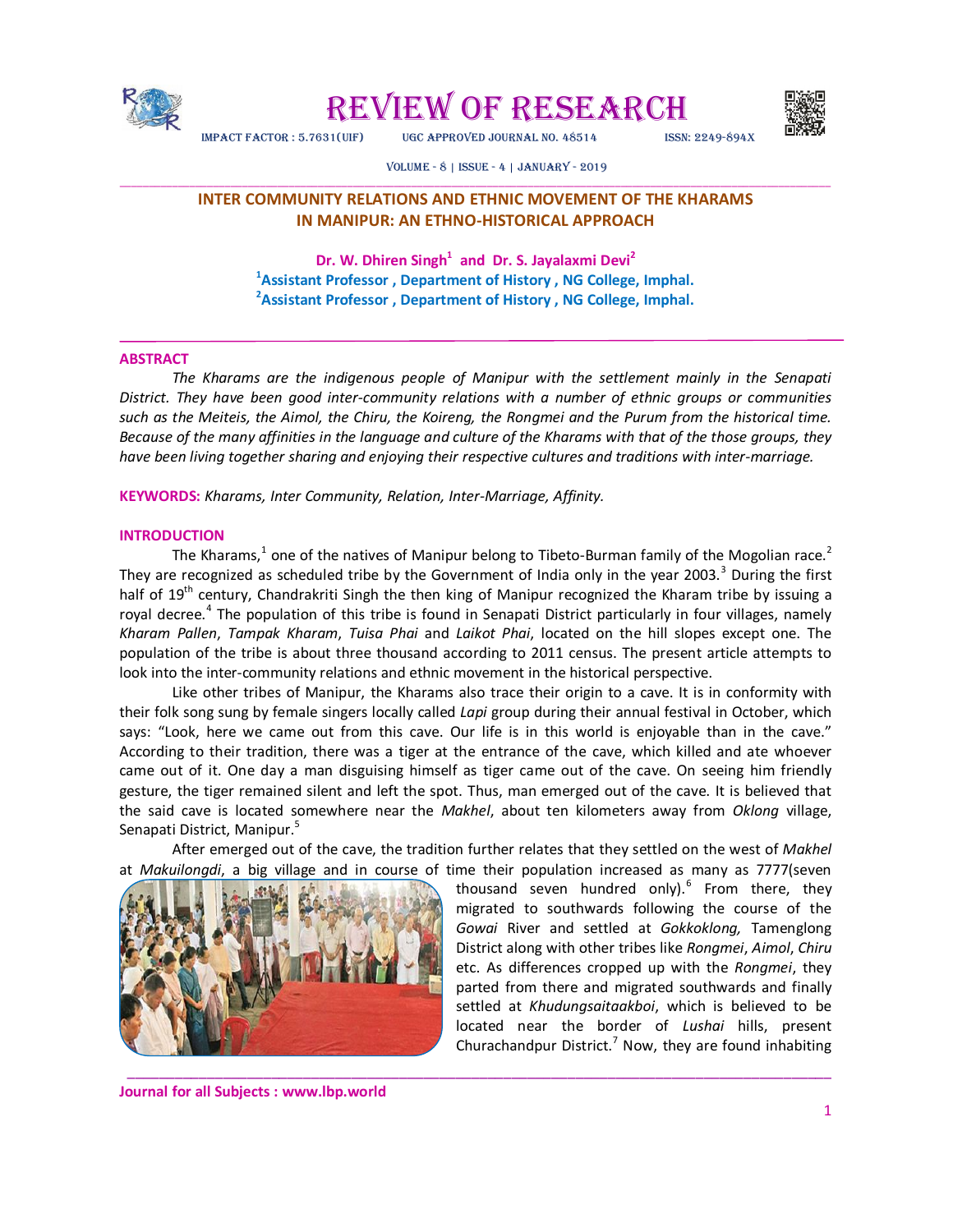mainly in Senapati District. These people are also found scattered in different villages like *Laikot, Charoi Chagotlong, Sempangjar, Lowangsengol, Senam Kom, Wakanphai, Natok Kabui, Gaipuinam, Langol Tarung, Theiyong* etc. Of these *Laikot*, a *Kom* village, the *Kharam* forms a major population.

\_\_\_\_\_\_\_\_\_\_\_\_\_\_\_\_\_\_\_\_\_\_\_\_\_\_\_\_\_\_\_\_\_\_\_\_\_\_\_\_\_\_\_\_\_\_\_\_\_\_\_\_\_\_\_\_\_\_\_\_\_\_\_\_\_\_\_\_\_\_\_\_\_\_\_\_\_\_\_\_\_\_\_\_\_\_\_\_

Another theory suggests that they along with other groups of Tibeto-Burman family came from south west China. As the Kharams are "Tibeto-Burman, they must have lived with other groups of the same family in South West China about 1000 B.C and migrated to their present habitat"<sup>8</sup> through various routes in batches and at different periods.

#### **METHODS AND MATERIALS**

The present study has adopted ethno-historical approach. The data are based on available primary and secondary sources like *Cheitharol Kumbaba*, *Ningthourol Lambuba* and *Moirang Ningthourol Lambuba*, field works including interviews and other published works relating to the subject concerned.

#### **INTER COMMUNITY RELATIONS**

The Kharam tribe of Manipur has good inter-community relations with a number of neighboring tribes and non-tribal peoples.<sup>9</sup> They are the Aimol, the Chiru, the Koireng, the Rongmei and the Purum. They have similar language and culture with these tribes as result of which some of them live among the Koms and followed their customs and traditions for more than one decade and some still practicing their traditions. Inter-marriage within these tribes is permitted. In addition to this, they took the help of the Purums to gain the political acceptance in the mainstream Indian population.

## **The Kharams and the Aimol**

The Kharam speak a dialect similar to that of the Aimols. They understand each others' language. Thus, they mixed with the Aimols at different stages of migration. Till today the Kharams have a good relation with the Aimols but inter-marriage between them does not take place.

### **The Kharams and the Chirus**

The Kharams have a similar culture with that of the Chirus and lived together prosperously at Gokoklong. They have a good relation with this tribe also. This relationship leads to the formation of the the Kom Ren Union, a configuration of the Aimols, the Chirus, the Koms and the Purums.<sup>10</sup> The Kharams were also a member of it at one time and some section of this population are still continues it.

#### **The Kharams and the Koirengs**

The Kharams have a good inter-community relation with the Koirengs since the time when they settled at Khudungseitaakboi. They lived there together with other tribes like the Aimols, the Chirus, the Koms, the Rongmeis and the Purums.<sup>11</sup> Till today they are living together as neighbouring villages. For example, the Kharam Pallen, the oldest Kharam village still exists with the oldest Koireng village called the Longa Koireng (now known as the Maha Koireng) village. Both of them enjoyed and shared everything as a member of the Kom Ren Union. It is also necessary to remember that the Kharams never joined the union as a permanent member but it frequently joint in and out. There are some cases of inter-marriage between these two tribes.

#### **The Kharam and the Koms**

As stated above, the Kharams have a closed inter-community relation with the Kom tribe. They are always associating with this tribe from the time immemorial and it continues till today. In the year 1932, Mr. S Neisinphun,<sup>12</sup> a Kharam man from the Kharam Pallen married the daughter of the then chief of the Laikot Kom village. He stayed there permanently after his spousal. He was followed by his own brother Mr. S.Neisinsong in 1946. In the early part of 1966, a land dispute between the Kharam Pallen and their neighbouring villages was taken place. At the same time they were oppressed by the Naga insurgents. Many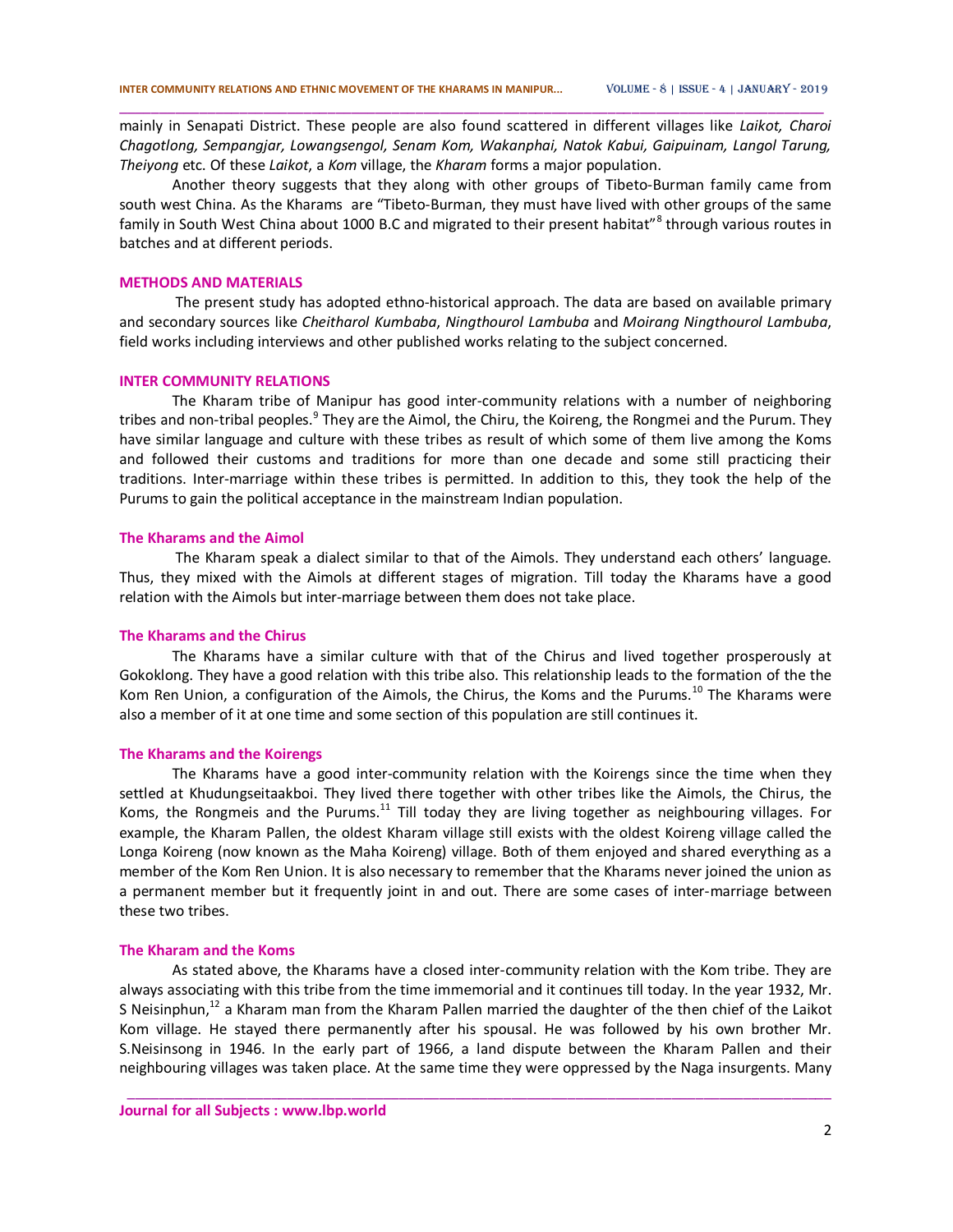Kharams, due to the fear of the oppression, fled from their original vllage in 1966 and 1967. Thus ten Kharam families migrated to the Laikot Kom village and there start the co-existence of these two ethnic groups. Here the Kharam speak their tongue whereas the Koms speak their own dialect. Then in 1977 they bought some portion of the Laikot village land and there a new Kharam village,called the Phaizol was founded in 1979 according to the Kharam custom. It is interesting to note that many Kharam families (twenty-two families) are still living in the Laikot Kom village and practising their own customs and traditions independently.

\_\_\_\_\_\_\_\_\_\_\_\_\_\_\_\_\_\_\_\_\_\_\_\_\_\_\_\_\_\_\_\_\_\_\_\_\_\_\_\_\_\_\_\_\_\_\_\_\_\_\_\_\_\_\_\_\_\_\_\_\_\_\_\_\_\_\_\_\_\_\_\_\_\_\_\_\_\_\_\_\_\_\_\_\_\_\_\_

Similarly the Kharams of Tuisenphai also the migrants from the Kharam Pallen village. They at first took shelter at the Theiyong Kom village in 1965. The first settler was Mr. S. Longkhasel.<sup>13</sup> He married a Kom lady and stayed there. He was followed by a number of Kharam families. In this way the two tribes lived together for a number of years. Unlike the case of the Kharams of the Laikot village, the Kharams of the Theiyong village followed the Kom customs and traditions. After nine years of their co-existence, the covillager Kharams bought a small portion of land from the Theiyong village chief and established the present Tuisenphai village in 1975. In this case also some Kharam families still attached to the original Theiyong village. Thus, the Kharams have a close inter-community relationship and there are a number of evidences of inter-marriage between these two tribes.

#### **The Kharams and the Kabuis/Rongmeis**

The Kharams lived together with the Kabuis/Rongmeis at Gokoklong.<sup>14</sup> The Kharams were very prosperous while staying at this village. There they performed many festivals including the *Inhong* feast-ofmerit. At that time the Kabuis/Rongmeis demanded the merit-seeker to kill thirty buffaloes. In addition to this, the Kabuis/Rongmeis asked the Kharams to observe a collective village *genna* called *ser*. The Kharams do not accepted the proposal. After that *Inhong* feast-of-merit, the two ethnic groups parted from there and the Kharams moved southwards and settled at Khudungseitaakboi. Then in the year 1954, three Kharam families embraced Christianity under the influence of the Christian Rongmeis.<sup>15</sup> They were followed by many families in the village. These families joined the Rongmei Naga Baptist Association and it is still continuing. Thus, the Kharam tribe has a good relation with the Rongmei tribe too.

### **The Kharams and the Purums**

The Kharams were wiped out from the list of the Scheduled Tribes of Manipur when the Government of India amended the Constitution of the Scheduled Castes and Scheduled Tribes List (Modification) Order 1956, Part: X, Manipur. Then this tribe joined the Purums to avail of some facility from the Government by identifying themselves as Purum in their school and office records. In the year 1971, the Kharams and the Purums decided to form a common social organization under the banner of the Purum Kharam Youth Organization.<sup>16</sup> These two ethnic groups share certain affinity in language and culture. In 1987 the Kharams ultimately felt the necessity to stand on their own feet without leaning on the shoulders of other tribes and it leads to formation an organization of their own tribe called the Kharam Tribe Organization.<sup>17</sup> In this way the Kharams lived happily with the Purums for a number of years. Inter-marriage between them is also permitted. Thus they have a relation with the Purum tribe.

#### **Ethnic Movement**

According to the historical records like the *Ningthourol Lambuba, Moirang Ningthourol Lambuba*  and *Cheitharol Kumbaba***,** the Kharams were known by their village names (*e.g. Kharam Achiba's* village) and they were defeated by several kings of the Meitei and the Moirang principality. For instance, *Shonglen Lanthaba* (1054-1083) invaded *Ningoang Kharam* village and destroyed it and *Chingkhu Telheiba* (1083- 1138) the successor of *Shonglen Lanthaba* also defeated the *Kharam Tushen.*<sup>18</sup> *Yoiremba* (1263-1313) invaded and conquered the Kharams of *Saichungleng*. <sup>19</sup> Then *Sana Hongpa*(1381- 1432)defeated the *Mande Kharams.*<sup>20</sup>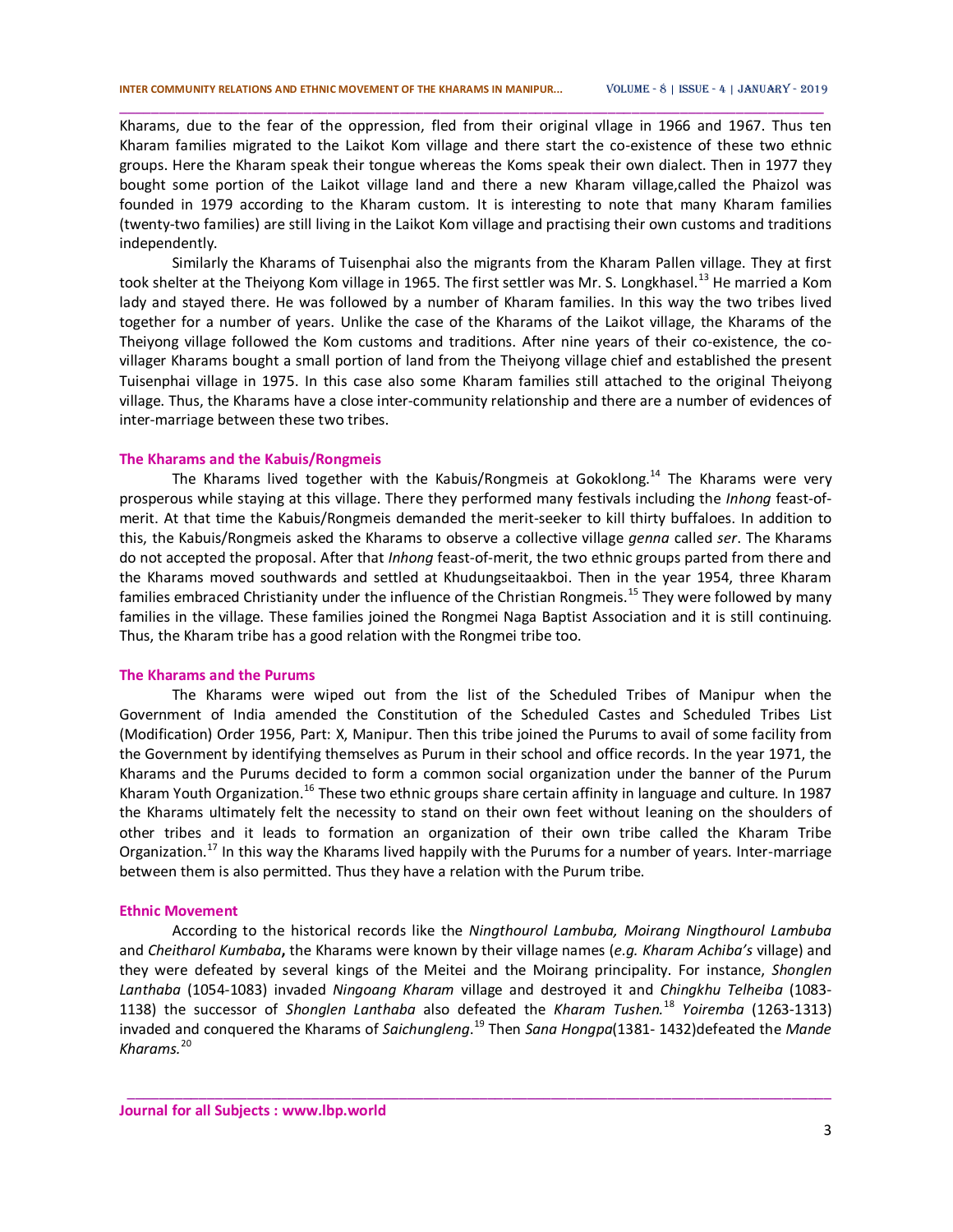The different villages invaded and defeated by the Meitei kings. The *Kharam Tushuk* by *Chingkhong Lemngaingamba* (1515-1523);<sup>21</sup> The *Kharam Tombi* by *Keinou Chalamba* (1545-1562);<sup>22</sup> the *Kharam Tushuk* again defeated jointly by *Charairongba* (1697-1709) <sup>23</sup> and *Khokkhei Lonyanba* (1697-1713); the *Kharam*  Langte by *Nungnang Telheiba* (1743-1767)<sup>24</sup>and so on. During the time of king Khagemba, the Kharams were tortured by other tribes and consequently they were given protection by the king of Manipur.<sup>25</sup>

\_\_\_\_\_\_\_\_\_\_\_\_\_\_\_\_\_\_\_\_\_\_\_\_\_\_\_\_\_\_\_\_\_\_\_\_\_\_\_\_\_\_\_\_\_\_\_\_\_\_\_\_\_\_\_\_\_\_\_\_\_\_\_\_\_\_\_\_\_\_\_\_\_\_\_\_\_\_\_\_\_\_\_\_\_\_\_\_

In their history of origin and migration it is clearly shown that they resettled at the Kharam Pallen during the reign of king Chandrakriti (1864) as they faced extinction and some of them became slaves to other tribes. Since then they became the subjects of the Meitei kings.<sup>26</sup> They did not join the First World War as no one was recruited as labour or sepoy by the then Meitei king. In the meantime the Kuki Rebellion broke out in 1917 due to further recruitment of excess labour.<sup>27</sup> During this period the Kharams suffered a lot from the attacks of the Kukis. At that time there were only thirty households in the *Kharam Pallen* village. Out of these thirty households they killed forty individuals including thirty females. Moreover, another seven individuals consisting of four children and three females were taken as war captives.

As soon as the war was over, the war captives were brought home (except a child). Each captive was brought back. Thus a mother and a child were brought from *Moyulon* village on payment of two gongs. The same payment was also made for two boys from *Loibol* village and another mother and her child from *Henglep Loingaiya* village respectively. The seventh individual (who was a boy of six years old) was lost and no one could trace his whereabouts.

Each Kharam family received Rs.400 (four hundred) per house as compensation for their lost houses in the First World War and Rs.300 (three hundred) per head for the deceased individuals during the war.<sup>28</sup> The compensation thus they received could not recovered their loss in that war. All the times they were the losers. It is recorded in their folk songs.

During the Second World War too they were affected by the British army.<sup>29</sup> At first, the Japanese soldiers took shelter near the *Kharam Pallen* village and the villagers on the request of the soldiers supply their ration daily. On hearing this news, a troop of British army planned to attack the Japanese counterpart. On receiving some clues of this secret plan of the Britrish army, the Kharam guides of *Kharam Pallen*  informed the Japanese soldiers to vacate the camp for their safety. As directed by their guides, the soldiers abandoned the camp for *Longmai* (*Noneh*). On the same day, the British army consisting of one hundred soldiers attacked the abandoned Japanese camp and destroyed them. Five days later the same British army approached to the *Kharam Pallen* village and forced them to send eight Kharam people along with them up to *Noney* where the Japanese soldiers took shelter.

On reaching the targeted spot, the British army broke an open fire and killed five Japanese soldiers. After half an hour's encounter, the latter came forward and fight with their swords and killed sixty British sepoys on the spot. In the encounter two Kharam guides were also lost their lives. At last, the remaining forty British soldiers returned to their base camp at *Lettong* and the six Kharam guides to their respective homes.

Some days later, about three hundred British army came to the Kharam Pallen village. They encamped there in three groups. One group took shelter at the residence of Mr. Huirireit, another group resides at the residential area of Mr. Khalosong while the third group camped at the dancing ground of the village called the *Lamtol.* They stayed there for more than one month. Thus they left the village when the Japanese war was over. After the independence of India, in the year 1949 an association of twenty two tribes was formed under the banner of Kulmi National Union and Mr. Teba Kilong, the then Forest Minister, government of Manipur, was its president.<sup>30</sup> He submitted a memorandum to the Dewan of Manipur appealing for the recognition of these twenty two tribes like the Aimol, the Baite, the Changsan, the Gangte, the Hanghal, the Hlangum, the Kom, the Lengthang, the Lunkim, the Manlun Manchang, the Maring, the Mate, the Moyon, the Paite, the Purum, the Suam Doungel, the Simte, the Tarao, the Vaiphei and the Zou. But they were not recognized as the Scheduled Tribe, the Kharams sought the help of other tribes. In the year 1971, they had connected with the Purums and decided to form a common platform under the banner of the *Purum Kharam Youth Organization*.<sup>31</sup> It is an effort of the Kharams to assert themselves as a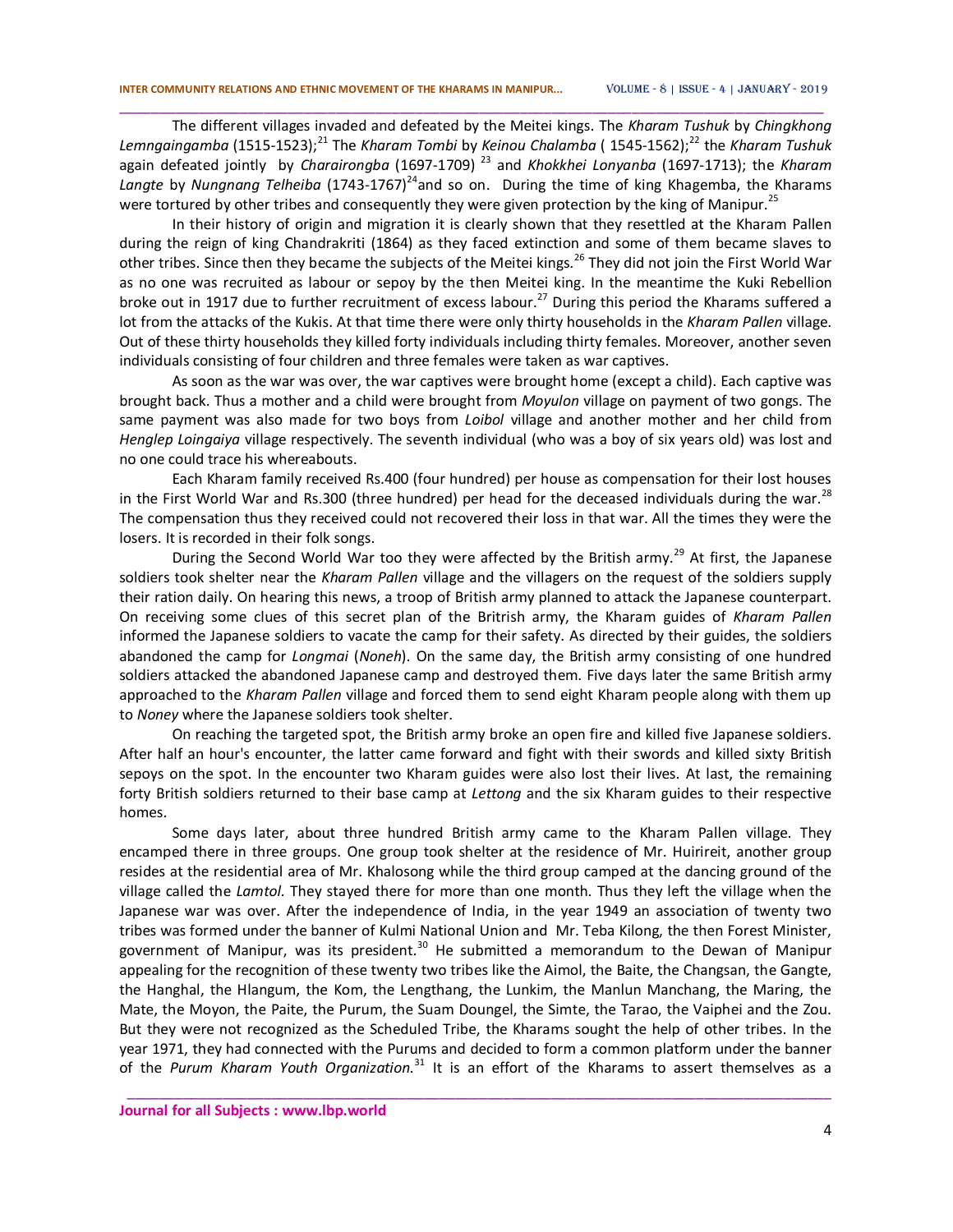recognized tribe. Although sharing certain affinity with the Purum tribe in language and culture, they ultimately felt the necessity of standing on their own feet without leaning to others. Thus after seventeen years of their affiliation to the Purum, the Kharams residing in different five villages join hands and form the *Kharam Tribe Organization* in the year 1987. This organization was formed with a view to address their grievances to the Government of Manipur as well as to the Union Government of India.

\_\_\_\_\_\_\_\_\_\_\_\_\_\_\_\_\_\_\_\_\_\_\_\_\_\_\_\_\_\_\_\_\_\_\_\_\_\_\_\_\_\_\_\_\_\_\_\_\_\_\_\_\_\_\_\_\_\_\_\_\_\_\_\_\_\_\_\_\_\_\_\_\_\_\_\_\_\_\_\_\_\_\_\_\_\_\_\_

After the Kuki Rebellion, the Kharams took shelter at the *Khumbong* refugee camp on the request of the then king. They were paid two basketfuls of silver coins to settle there (*Khumbong*) and each family received five hundred silver coins. For more than half of a decade they settled at *Khumbong*. Then some families returned to their original village, the Kharam Pallen while some of them (fifteen families) settled at the present village the Kharam Tampak. Today there are only eight families.

The Kharams who established the *Phaizol* village were from the *Kharam Pallen* village. At first a Kharam man called *S.Neisinphun* married a Kom lady and settled there in the year 1932. That Kom lady was the daughter of the then *Khullakpa* of the Laikot village. In the later part of 1940s the two brothers of Mr. *S. Neisinphun* followed him and settled there. The next wave of migration took place in the year 1966 and  $1967.<sup>32</sup>$ 

In the year 1977, the Kharams purchased a new village land from the Laikot Kom village and in 1979 they laid the foundation stone. There they also performed the usual Kharam rituals. In the same year they settled in this new village. They have given the name of this village as the Phaizol. It has an area of four square kilometres. Similarly the Kharams who established the Tuisenphai village were also the Kharams of the Kharam Pallen village. In 1965 a Kharam man called Mr. S. Longkhasel married a Kom lady and settled there. He was followed by another two families of Mr. S. Longkhaphun and Mr. S. Longkhongam in the year 1966. These three Kharams went to the Theiyong Kom village chief and requested him and his councilors to permit them to live together there. The three Kharams offer a pot of rice-beer to the village council. The Theiyong Kom village council accepted their request on the condition that they (the Kharams) should follow the Kom tradition. Thus each party accepted the decision and settled there together up to the last part of 1975.

One day the Kharams expressed their desire to live separately. After a prolonged discussion, the Theiyong Kom village council permitted the Kharams to settle in separate area. For that the Kharams paid Rs.15000/- as the cost price of the new village land. In addition to this they also feasted the Theiyong villagers with the meat of a cow and a pot of rice-beer. Then, all the Kharams except two families staying in the Theiyong Kom village shifted to their new village Tuisenphai. There too they performed all the necessary Kharam rituals.

In this way the only one Kharam village called the Kharam Pallen has got three off shoots viz. the Tampak Kharam, the Phaizol and the Tuisenphai in the year 1924, 1932 and 1965. Thus the Kharams have been living under the banner of different tribes. They are the Koms, the Purums and the Rongmeis. Moreover, some Kharams (twenty two families) are still living in the Laikot Kom village.

Thus, all the Kharams living in these five villages filed a joint petition for the first time in the month of July 1990 to the governor of Manipur. It was followed by the chiefs of the five Kharam villages including Laikot village, where the Kharam form the major population. It was a memorandum submitted to the minister of welfare, Govt. of Manipur, dated the  $18<sup>th</sup>$  July, 1990 to recognize them as a full-fledged Scheduled tribe of Manipur. It was followed by another petition made on 26<sup>th</sup> October, 1992 appealing the same issue of recognition. The Kharams faced many problems for their existence. At last they won the race; on the  $8<sup>th</sup>$  of 2003, the Kharam became the full fledged tribe of Manipur under the constitution of India. Now, they get all the facilities of a scheduled tribe of Manipur.

#### **CONCLUSION**

The Kharams, one of the least populous tribes Manipur are found inhabiting in four villages, Senapati District with a population of three thousands souls. They had good inter-community relations with a number of neighboring tribes like the Aimols, the Chirus, the Koirengs, the Rongmeis and the Purums and the Meiteis